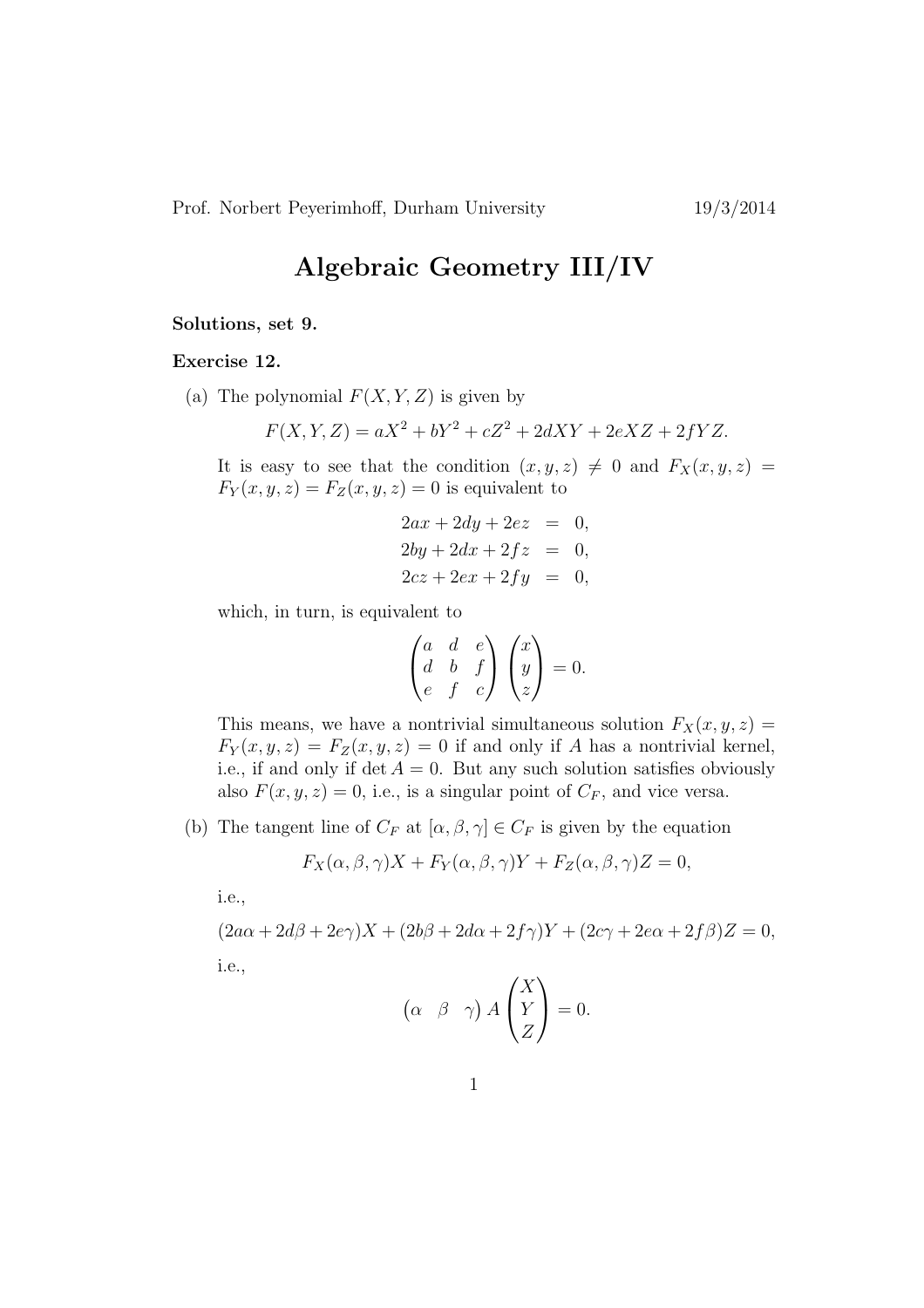(c) We conclude from (b) that

$$
\mathcal{T}(C) = \left\{ C_H \mid H(X, Y, Z) = \begin{pmatrix} \alpha & \beta & \gamma \end{pmatrix} A \begin{pmatrix} X \\ Y \\ Z \end{pmatrix} \text{ and } [\alpha, \beta, \gamma] \in C \right\}.
$$

This implies that

$$
C^* = \Phi(\mathcal{T}(C)) = \{ [x, y, z] \in \mathbb{P}_{\mathbb{C}}^2 \mid (x \ y \ z) = (\alpha \ \beta \ \gamma)A \text{ for some } [\alpha, \beta, \gamma] \in C \},
$$
  
i.e.,

$$
C^* = \{ [x, y, z] \in \mathbb{P}_{\mathbb{C}}^2 \mid [(x \ y \ z)A^{-1}] \in C \}.
$$

Now we have for every  $(x y z) \neq 0$ , using  $A^{\top} = A$ ,

$$
[(x y z)A^{-1}] \in C \Leftrightarrow (x y z)A^{-1}A ((x y z)A^{-1})^{\top}
$$

$$
\Leftrightarrow (x y z)A^{-1} \begin{pmatrix} x \\ y \\ z \end{pmatrix},
$$

$$
\Leftrightarrow [x, y, z] \in C_G
$$

with

$$
G(X, Y, Z) = \begin{pmatrix} X & Y & Z \end{pmatrix} A^{-1} \begin{pmatrix} X \\ Y \\ Z \end{pmatrix}.
$$

This shows that  $C^* = C_G$ .

**Exercise 13.** Recall that  $F(X, Y, Z) = 3Y^4 + 4Y^3Z + X^4$ .

- (a) We have  $F(0, 1, 0) = 3 \neq 0$ , i.e.,  $[0, 1, 0] \notin C_F$ . This guarantees that the map  $\pi: C_F \to \mathbb{P}^1_{\mathbb{C}}, \pi([a, b, c]) = [a, c]$  is well defined.
- (b) We have  $F_Y(X, Y, Z) = 12Y^2(Y + Z) = 0$ . So the solutions of  $F(P) =$  $F_Y(P) = 0$  are given by

$$
R = \{[0, 0, 1], [\pm 1, 1, -1], [\pm i, 1, -1]\} \subset C_F \cap C_{F_Y},
$$

and

$$
B = \pi(R) = \{[0, 1], [\pm 1, -1], [\pm i, -1]\}.
$$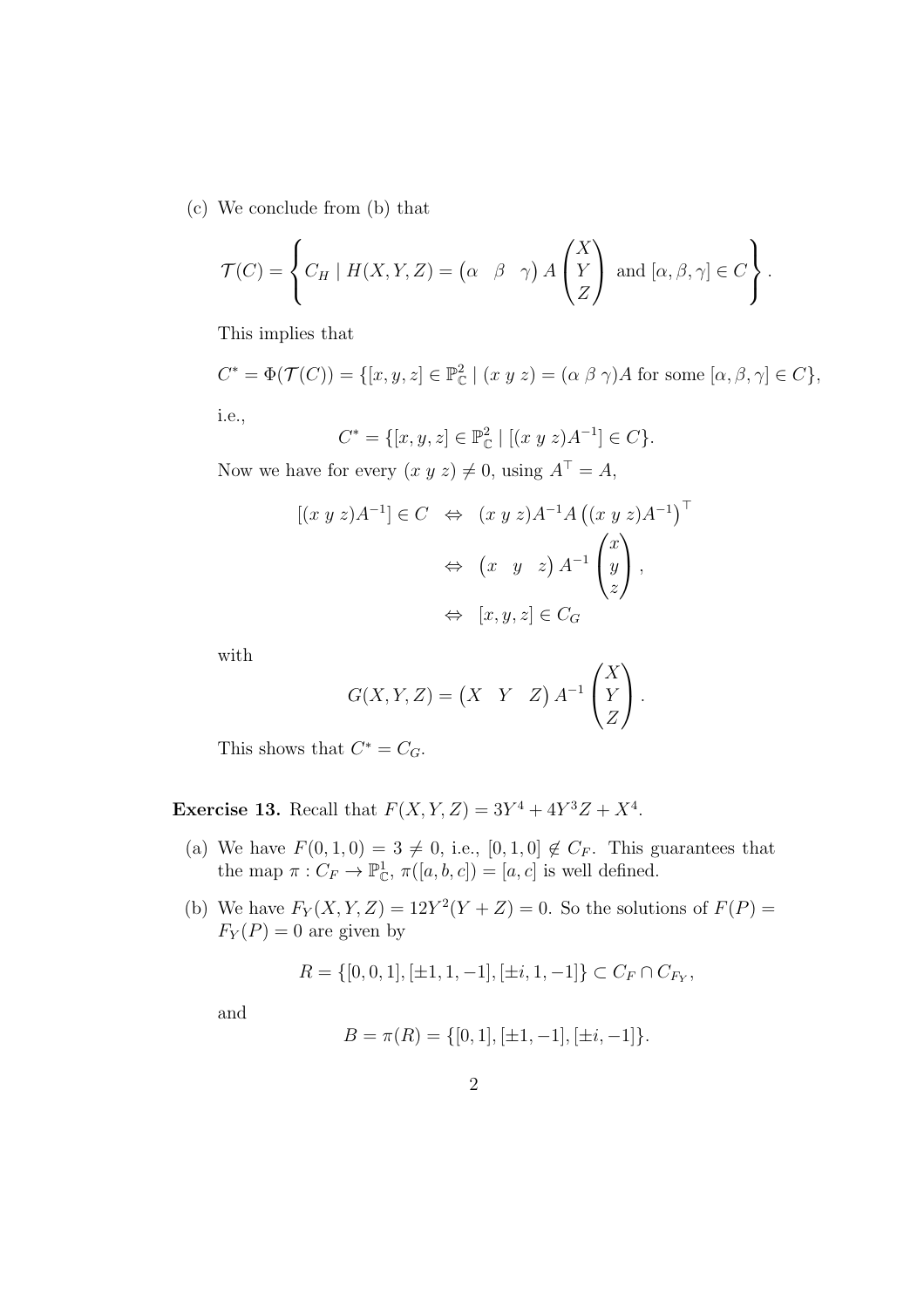We see that  $B$  contains 5 points. The y-coordinate of the each of the points in  $\pi^{-1}([0,1])$  are given by the equation  $y^3(3y+4) = 0$ , so we have  $|\pi^{-1}([0,1])| = 2$ . The y-coordinate of each of the points in  $\pi^{-1}([x,-1])$ with  $x \in \{\pm 1, \pm i\}$  satisfies the equation  $3y^4 + 4y^3 + 1 = (y+1)^2(3y^2 2y+1=0$ , so we have  $|\pi^{-1}([x,-1])|=3$  for all  $x \in {\pm 1, \pm i}.$ 

- (c) Since the singularities are a subset of R, we conclude from  $F_X(X, Y, Z) =$  $3X^3$  and  $F_Z(X, Y, Z) = 4Y^3$  that the only point in  $\text{Sing}(C_F)$  is  $P =$  $[0, 0, 1]$ , which is one of the two points in  $\pi^{-1}([0, 1])$ .
- (d) We only need to carry out the blow-up procedure in the singular point P. We first choose affine coordinates via the identification  $(x, y) \mapsto$  $[x, y, 1]$  and obtain the affine polynomial

$$
f(x, y) = F(x, y, 1) = 3y4 + 4y3 + x4.
$$

We see that we have a triple tangent line given by  $y = 0$ . So we can blow-up in  $U_0$ . We set  $(x, y) = (x_1, x_1y_1)$  and obtain

$$
f(x_1, x_1y_1) = x_1^3(3x_1y_1^4 + 4y_1^3 + x_1),
$$

so the strict transform of f in  $U_0$  is

$$
f^{(1)}(x_1, y_1) = 3x_1y_1^4 + 4y_1^3 + x_1.
$$

The preimages of  $(x, y) = (0, 0)$  under the strict transform are given by  $x_1 = x = 0$  and  $f^{(1)}(0, y_1) = 4y_1^3 = 0$ , i.e., only  $(x_1, y_1) = (0, 0)$ . This is a non-singular point of  $C_{f^{(1)}}$  since

$$
f_{x_1}^{(1)}(0,0) = 1.
$$

So the blow-up process stops after one blow-up with a non-singular model  $\psi : \widetilde{C} \to C_F$ .

(e) Since B contains 5 points, we know from a result in the lectures that there exists a triangulation  $\mathcal{T}$  of  $\mathbb{P}^1_{\mathbb{C}}$  with the five points of B, and  $3.5-6=9$  edges and  $2.5-4=6$  triangles. The preimage  $\pi^{-1}(B) \subset C_F$ contains  $1 \cdot 2 + 4 \cdot 3 = 14$  points, and the preimage of P under the blowup procedure  $\psi : \widetilde{C} \to C_F$  consists of only one point. Since  $\deg F = 4$ , we end up with an induced triangulation of  $\tilde{C}$  with  $V = 14$  vertices,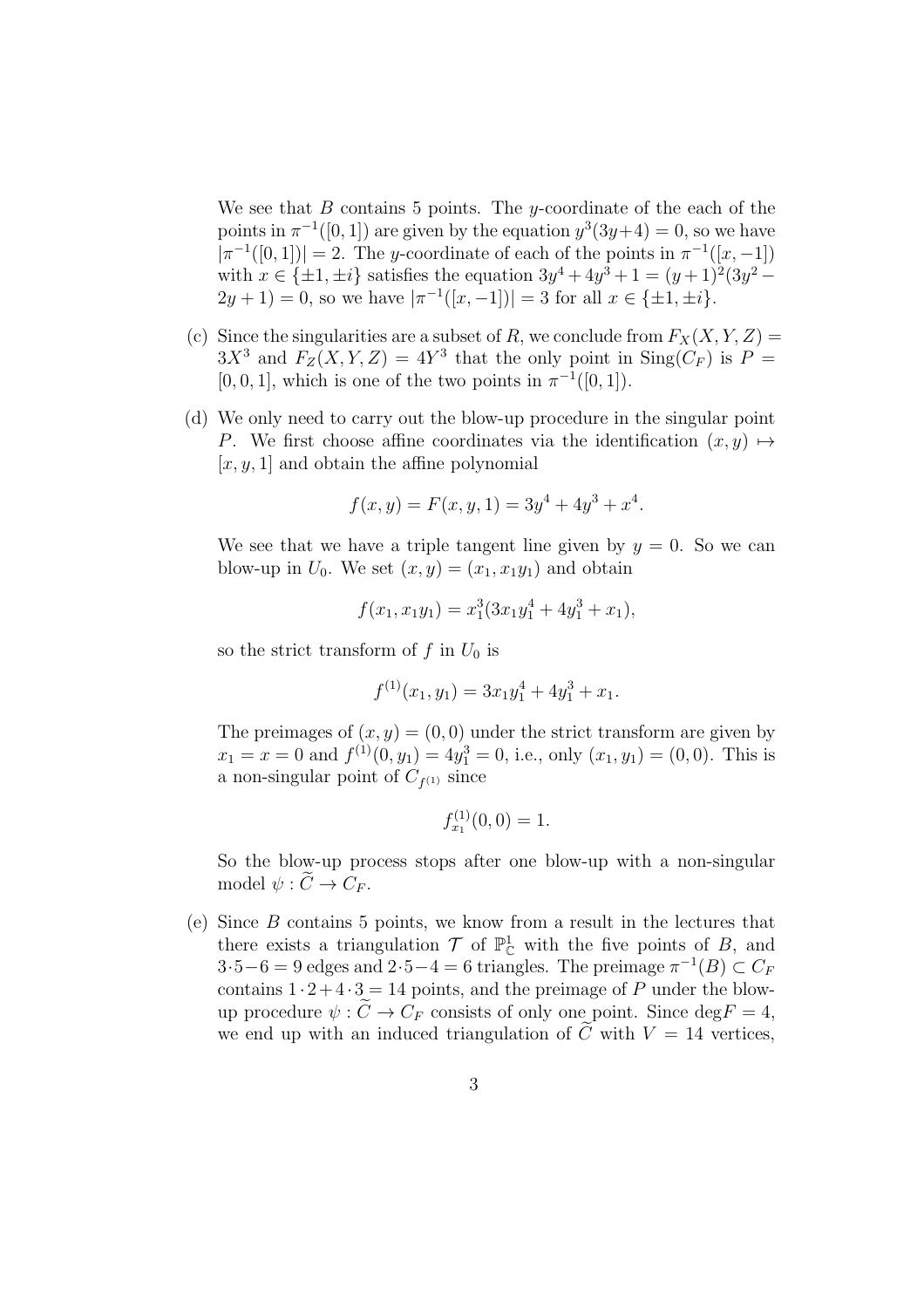$E = 4 \cdot 9 = 36$  edges and  $F = 4 \cdot 6 = 24$  triangles. This implies that  $\widetilde{C}$ has the Euler number

$$
\chi(\hat{C}) = V - E + F = 14 - 36 + 24 = 2.
$$

(f) Using the relation  $\chi(\widetilde{C}) = 2 - 2g(\widetilde{C})$ , we conclude that the genus of the non-singular model  $C$  is

$$
g(\widetilde{C}) = 1 - \frac{\chi(\widetilde{C})}{2} = 1 - \frac{2}{2} = 0.
$$

**Exercise 14.** Recall that  $F(X, Y, Z) = Y^4 - 2X^2Y^2 + XZ^3$ .

- (a) We have  $F(0, 1, 0) = 1 \neq 0$ , i.e.,  $[0, 1, 0] \notin C_F$ . This guarantees that the map  $\pi: C_F \to \mathbb{P}^1_{\mathbb{C}}, \pi([a, b, c]) = [a, c]$  is well defined.
- (b) We have  $F_Y(X, Y, Z) = 4Y(Y + X)(Y X) = 0$ . So the solutions of  $F(P) = F_Y(P) = 0$  are given by

$$
R = \{ [0, 0, 1], [1, 0, 0], [\xi, \pm \xi, 1] \text{ with } \xi^3 = 1 \} \subset C_F \cap C_{F_Y},
$$

eight points in total, and

$$
B = \pi(R) = \{ [0, 1], [1, 0], [\xi, 1] \text{ with } \xi^3 = 1 \},
$$

five points in total. The *y*-coordinate of the each of the points in  $\pi^{-1}([0,1])$  are given by the equation  $y^4 = 0$ , so we have  $|\pi^{-1}([0,1])| = 1$ . The y-coordinate of the each of the points in  $\pi^{-1}([1,0])$  are given by the equation  $y^2(y^2-2)=0$ , so we have  $|\pi^{-1}([0,1])|=3$ . The y-coordinate of each of the points in  $\pi^{-1}([\xi,1])$  with  $\xi^3=1$  satisfies the equation  $y^4 - 2\xi^2 y^2 + \xi = (y - \xi)^2 (y + \xi)^2 = 0$ , so we have  $|\pi^{-1}([\xi, 1])| = 2$ . So there are in total  $1+3+3\cdot 2=10$  points in  $\pi^{-1}(B)$ .

(c) Since the singularities are a subset of R, we conclude from  $F_X(X, Y, Z) =$  $-4XY^2 + Z^3$  and  $F_Z(X, Y, Z) = 3XZ^2$  that the only point in Sing( $C_F$ ) is  $P = [1, 0, 0]$ , since  $F_X(0, 0, 1) = 1 \neq 0$  and  $F_Z(\xi, \pm \xi, 1) = 3\xi \neq 0$ .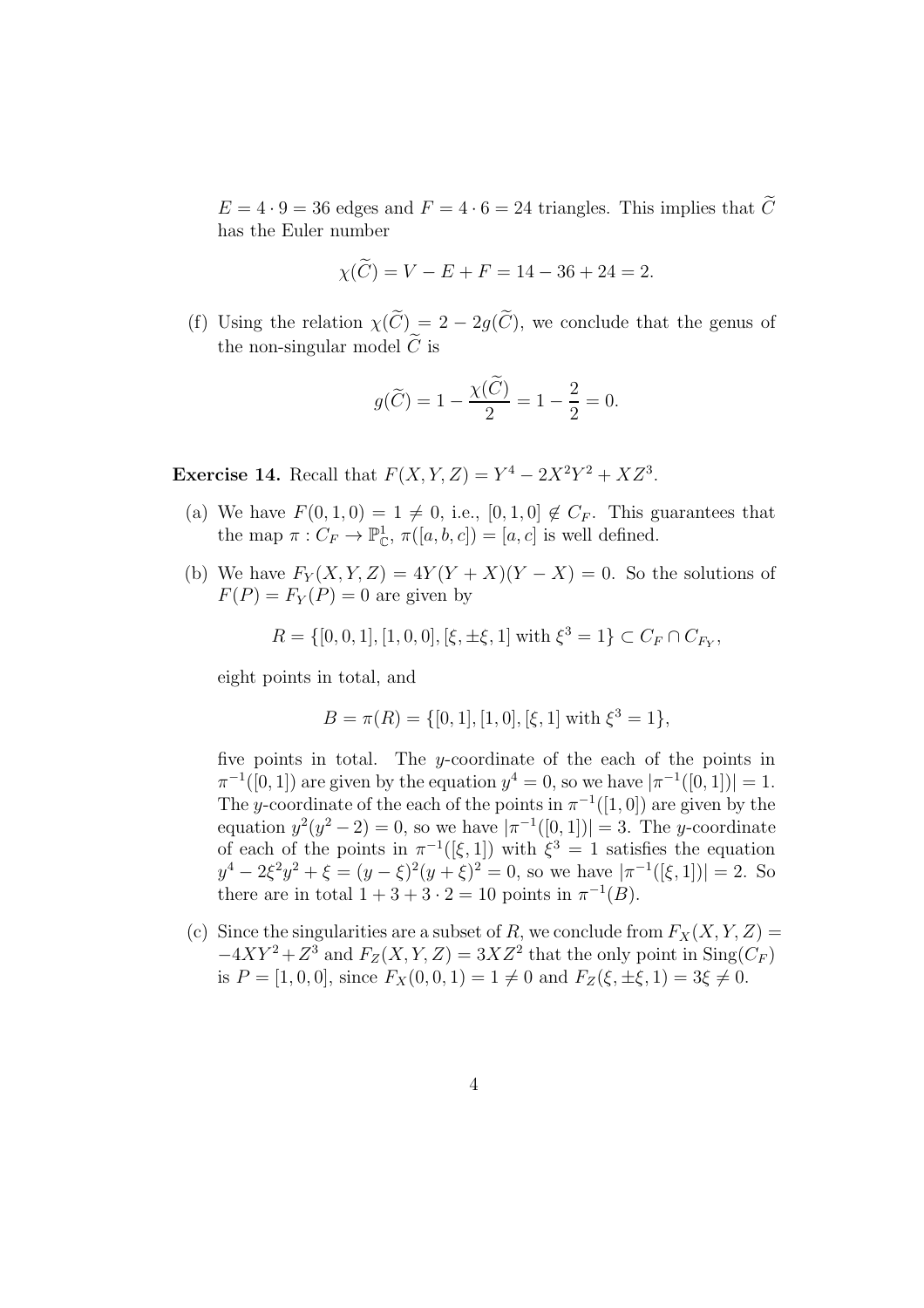(d) We only need to carry out the blow-up procedure in the singular point P. We first choose affine coordinates via the identification  $(x, y) \mapsto$  $[1, x, y]$  and obtain the affine polynomial

$$
f(x, y) = F(1, x, y) = x^4 - 2x^2 + y^3.
$$

We see that we have a triple tangent line given by  $x = 0$ . So we need to blow-up in  $U_1$ . We set  $(x, y) = (x_1y_1, y_1)$  and obtain

$$
f(x_1y_1, y_1) = y_1^2(x_1^4y_1^2 - 2x_1^2 + y_1),
$$

so the strict transform of f in  $U_1$  is

$$
f^{(1)}(x_1, y_1) = x_1^4 y_1^2 - 2x_1^2 + y_1.
$$

The preimages of  $(x, y) = (0, 0)$  under the strict transform are given by  $y_1 = y = 0$  and  $f^{(1)}(x_1, 0) = -2x_1^2 = 0$ , i.e., only  $(x_1, y_1) = (0, 0)$ . This is a non-singular point of  $C_{f^{(1)}}$  since

$$
f_{y_1}^{(1)}(0,0) = 1.
$$

So the blow-up process stops after one blow-up with a non-singular model  $\psi : \widetilde{C} \to C_F$ .

(e) Since B contains 5 points, we know from a result in the lectures that there exists a triangulation  $\mathcal{T}$  of  $\mathbb{P}^1_{\mathbb{C}}$  with the five points of B, and  $3.5-6=9$  edges and  $2.5-4=6$  triangles. The preimage  $\pi^{-1}(B) \subset C_F$ contains 10 points, and the preimage of  $P$  under the blow-up procedure  $\psi : \widetilde{C} \to C_F$  consists of only one point. Since  $\deg F = 4$ , we end up with an induced triangulation of  $\tilde{C}$  with  $V = 10$  vertices,  $E = 4.9 = 36$ edges and  $F = 4 \cdot 6 = 24$  triangles. This implies that  $\tilde{C}$  has the Euler number

$$
\chi(\tilde{C}) = V - E + F = 10 - 36 + 24 = -2.
$$

(f) Using the relation  $\chi(\widetilde{C}) = 2 - 2g(\widetilde{C})$ , we conclude that the genus of the non-singular model  $\tilde{C}$  is

$$
g(\widetilde{C}) = 1 - \frac{\chi(\widetilde{C})}{2} = 1 - \frac{-2}{2} = 2.
$$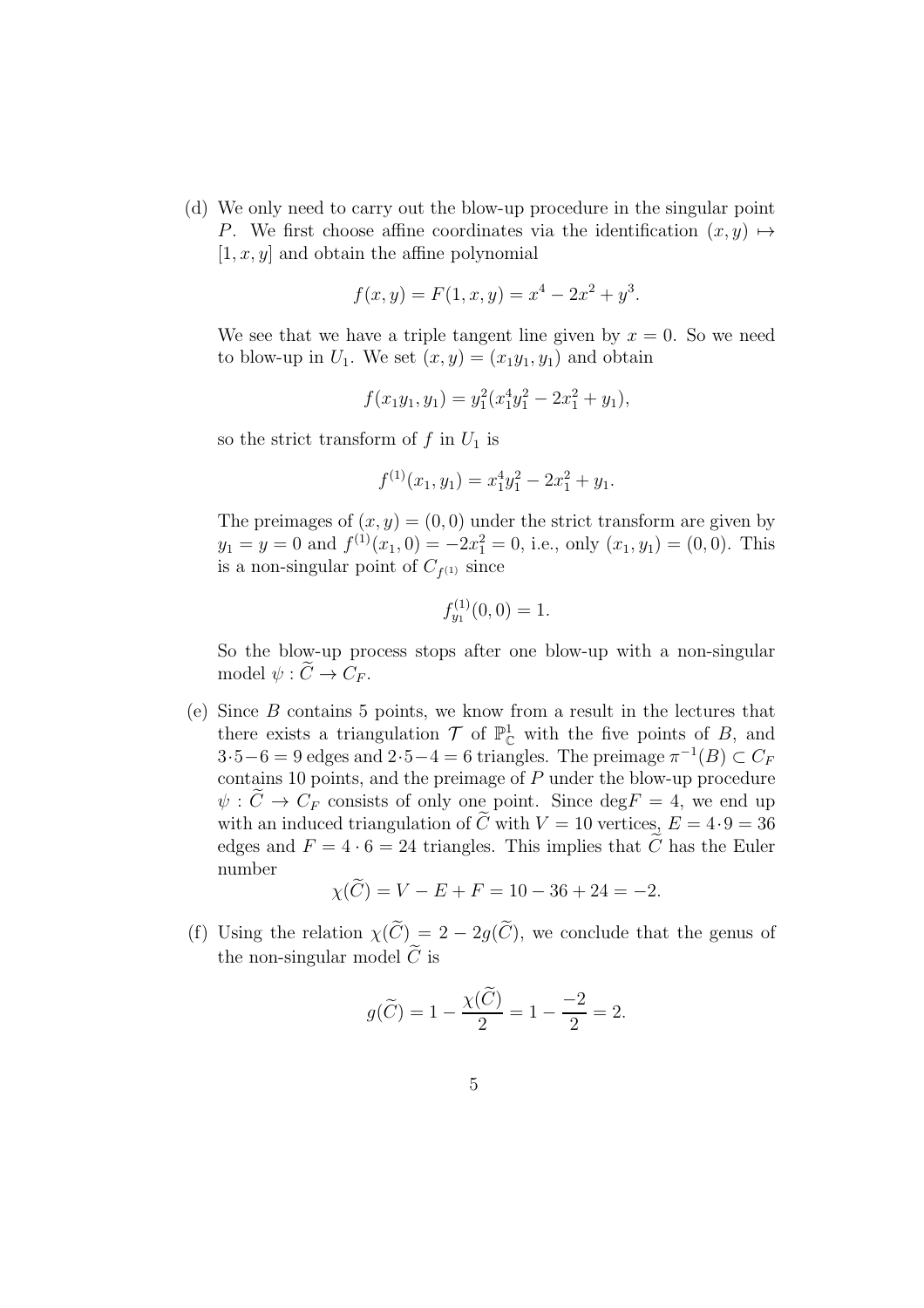**Exercise 15.** Recall that  $F(X, Y, Z) = X^5 + 3Y^5 - 5Y^3Z^2$ .

- (a) We have  $F(0, 1, 0) = 3 \neq 0$ , i.e.,  $[0, 1, 0] \notin C_F$ . This guarantees that the map  $\pi: C_F \to \mathbb{P}^1_{\mathbb{C}}, \pi([a, b, c]) = [a, c]$  is well defined.
- (b) We have  $F_Y(X, Y, Z) = 15Y^2(Y Z)(Y + Z) = 0$ . So the solutions of  $F(P) = F_Y(P) = 0$  are given by

$$
R = \{ [0, 0, 1], [\alpha, 1, 1], [-\alpha, -1, 1] \text{ with } \alpha^5 = 2 \} \subset C_F \cap C_{F_y},
$$

and

$$
B = \pi(R) = \{[0, 1], [\pm \alpha, 1] \text{ with } \alpha^5 = 2\}.
$$

We see that B contains 11 points and so does R. The y-coordinate of the each of the points in  $\pi^{-1}([0,1])$  are given by the equation  $y^3(3y^2 -$ 5) = 0, so we have  $|\pi^{-1}([0,1])| = 3$ . The y-coordinate of each of the points in  $\pi^{-1}([\alpha,1])$  with  $\alpha^5 = 2$  satisfies the equation  $3y^5 - 5y^3 + 2 =$  $(y-1)^2(3y^3+6y^2+4y+2)=0$ . Note that  $y=1$  is not a solution of  $g(y) = 3y^3 + 6y^2 + 4y + 2$ . Moreover, we have for the discriminant  $D(g) = R(g, g')$ , where  $R(g, h)$  is the resultant of g, h,

$$
D(g) = R(g, g') = \det \begin{pmatrix} 2 & 4 & 6 & 3 & 0 \\ 0 & 2 & 4 & 6 & 3 \\ 4 & 12 & 9 & 0 & 0 \\ 0 & 4 & 12 & 9 & 0 \\ 0 & 0 & 4 & 12 & 9 \end{pmatrix} = 900 \neq 0,
$$

so  $g(y)$  does not have multiple roots and we have  $|\pi^{-1}([\alpha,1])|=4$ . A similar argument leads also to  $|\pi^{-1}([-\alpha, 1])| = 4$ . So we have in total  $1 \cdot 3 + 10 \cdot 4 = 43$  points in  $\pi^{-1}(B) \subset C_F$ .

- (c) Since the singularities are a subset of R, we conclude from  $F_X(X, Y, Z) =$  $5X^4$  and  $F_Z(X, Y, Z) = -10Y^3Z$  that the only point in  $\text{Sing}(C_F)$  is  $P = [0, 0, 1]$ , which is one of the two points in  $\pi^{-1}([0, 1])$ .
- (d) We only need to carry out the blow-up procedure in the singular point P. We first choose affine coordinates via the identification  $(x, y) \mapsto$  $[x, y, 1]$  and obtain the affine polynomial

$$
f(x, y) = F(x, y, 1) = x^5 + 3y^5 - 5y^3.
$$